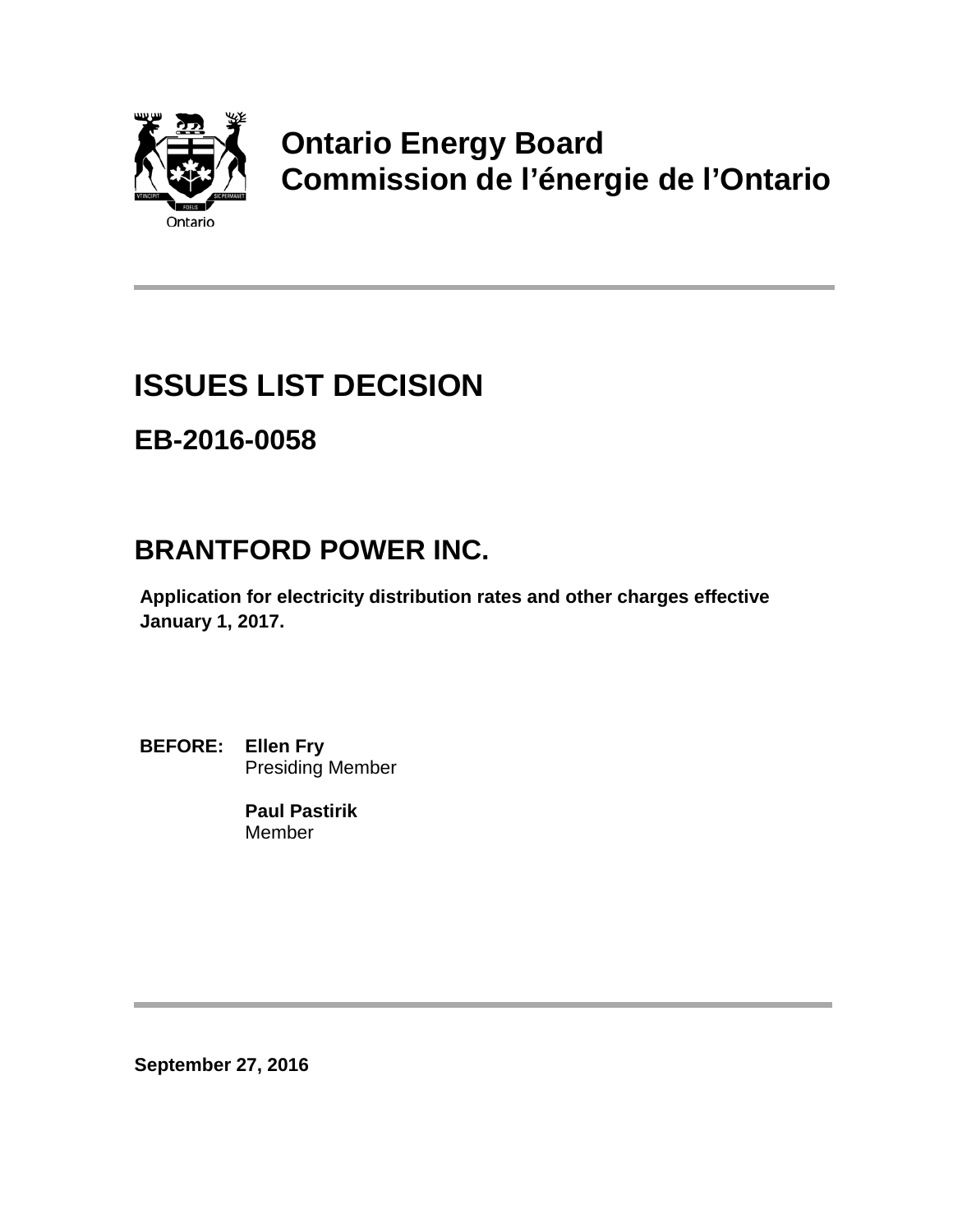Brantford Power Inc. (Brantford Power) filed a cost of service application with the Ontario Energy Board (OEB) on May 4, 2016 under section 78 of the *Ontario Energy Board Act*, *1998*, S.O. 1998, c. 15 (Schedule B), seeking approval for changes to the rates that Brantford Power charges for electricity distribution, to be effective January 1, 2017.

Procedural Order No. 1 made provision for the establishment of an issues list subsequent to the filing of interrogatory responses and a settlement conference. On September 21, 2016, OEB staff filed a proposed issues list that had been agreed to by the parties to the proceeding.

The OEB approves the proposed issues list, which is attached as Schedule A.

As indicated in Procedural Order No. 1, a Settlement Conference will be held among the parties and OEB staff from **September 28 to September 30, 2016.**

**DATED** at Toronto, **September 27, 2016**

#### **ONTARIO ENERGY BOARD**

*Original signed by*

Kirsten Walli Board Secretary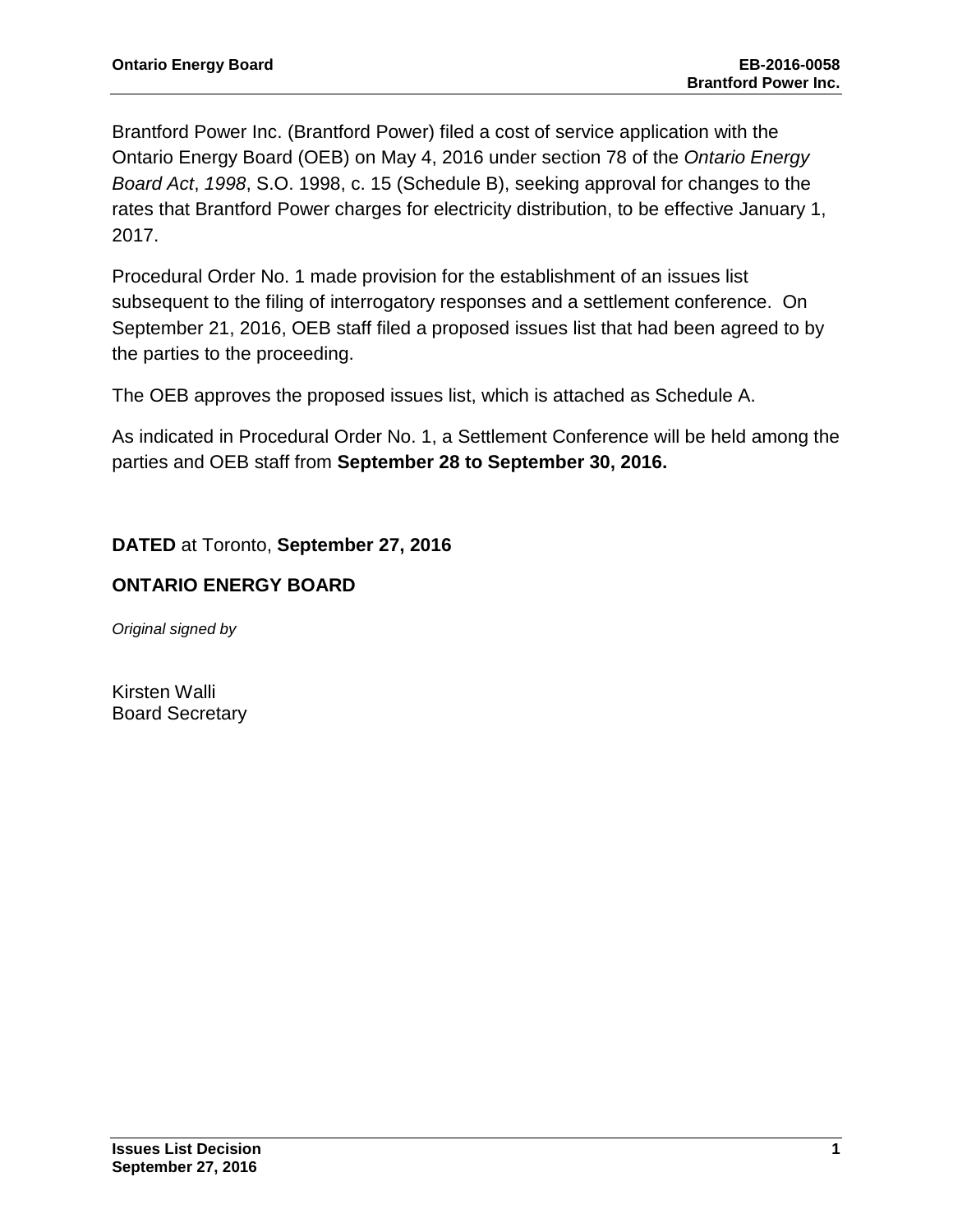## **SCHEDULE A**

## **ISSUES LIST DECISION**

## **BRANTFORD POWER INC.**

**EB-2016-0058**

**September 27, 2016**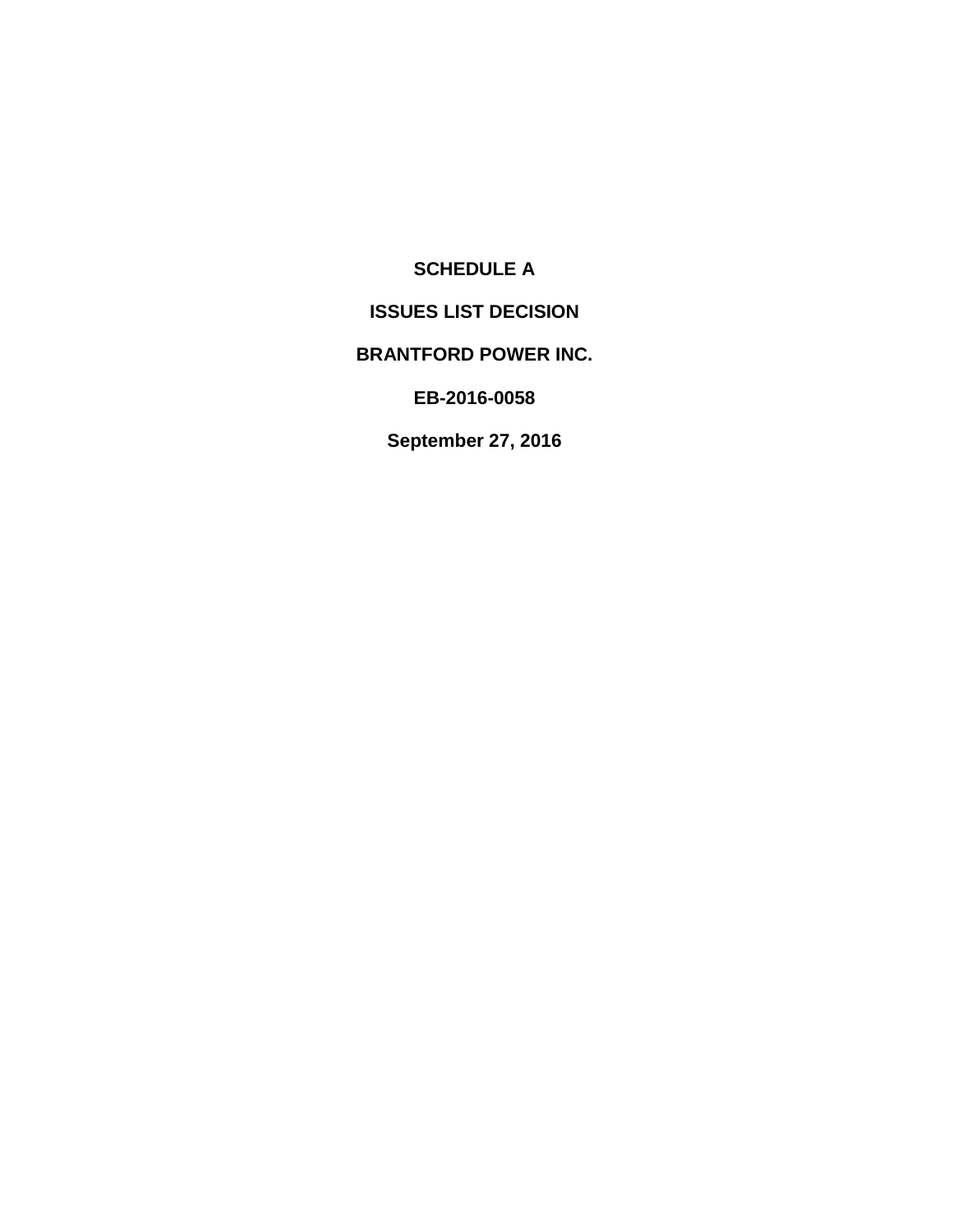#### **ISSUES LIST EB-2016-0058 Brantford Power Inc.**

## **1.0 PLANNING**

## **1.1 Capital**

Is the level of planned capital expenditures appropriate and is the rationale for planning and pacing choices appropriate and adequately explained, giving due consideration to:

- $\triangleright$  customer feedback and preferences;
- $\triangleright$  productivity;
- $\triangleright$  compatibility with historical expenditures;
- $\triangleright$  compatibility with applicable benchmarks;
- $\triangleright$  reliability and service quality;
- $\triangleright$  impact on distribution rates;
- $\triangleright$  trade-offs with OM&A spending;
- $\triangleright$  government-mandated obligations; and
- $\triangleright$  the objectives of Brantford Power and its customers.

## **1.2 OM&A**

Is the level of planned OM&A expenditures appropriate and is the rationale for planning choices appropriate and adequately explained, giving due consideration to:

- $\triangleright$  customer feedback and preferences;
- $\triangleright$  productivity;
- $\triangleright$  compatibility with historical expenditures;
- $\triangleright$  compatibility with applicable benchmarks;
- $\triangleright$  reliability and service quality;
- $\triangleright$  impact on distribution rates;
- $\triangleright$  trade-offs with capital spending;
- $\triangleright$  government-mandated obligations; and
- $\triangleright$  the objectives of Brantford Power and its customers.

## **2.0 REVENUE REQUIREMENT**

**2.1** Are all elements of the revenue requirement reasonable, and have they been appropriately determined in accordance with OEB policies and practices?